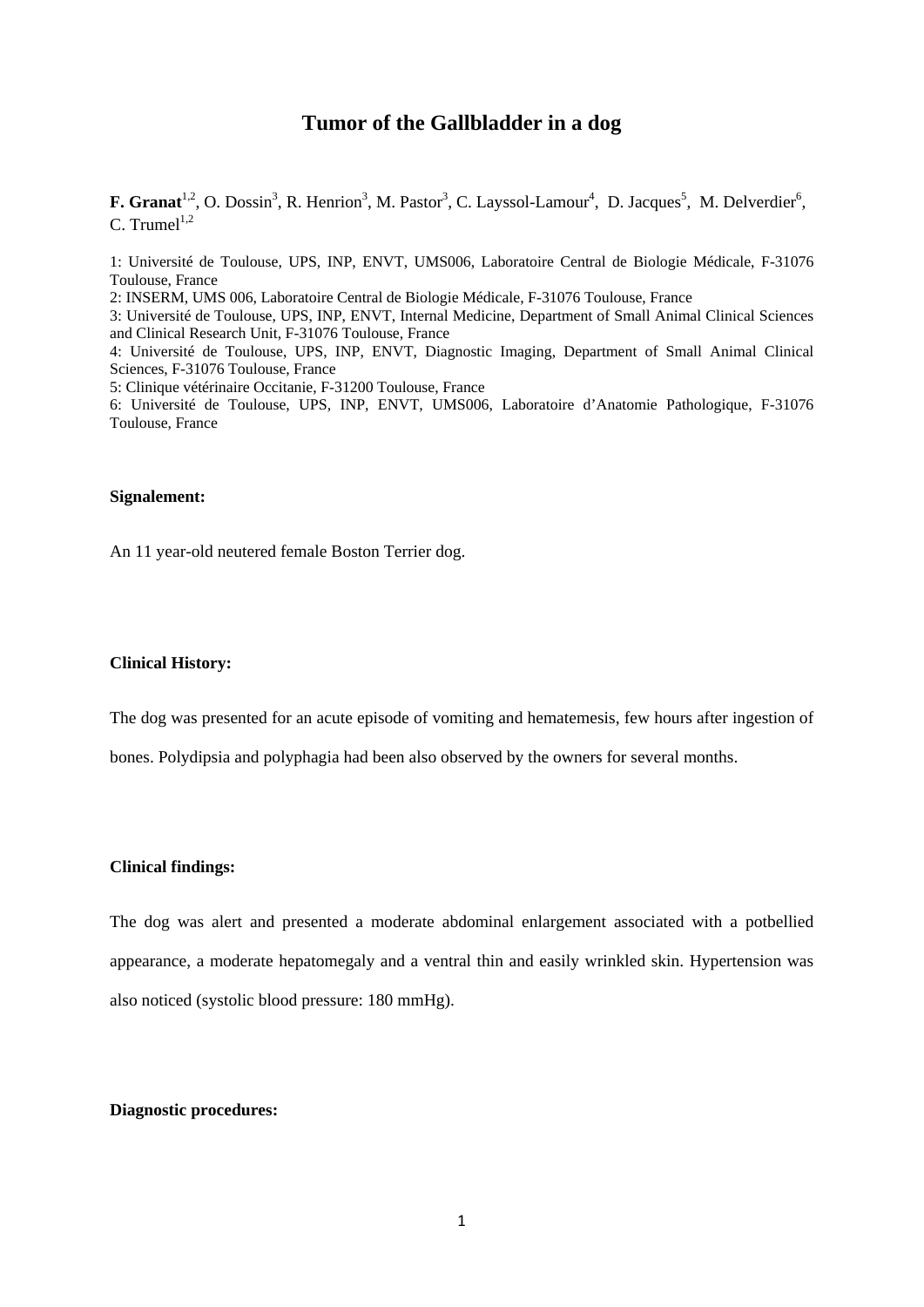Complete blood cell count, biochemical & hemostasis panel and urinalysis were performed. Results are in **Tables 1, 2, 3** and **4**. An abdominal ultrasonography was not suggestive of a digestive foreign body, and revealed a large intraluminal mass in the wall of the gallbladder associated with a diffuse and moderate hepatomegaly and a bilateral hypertrophy of adrenal glands (**Figure 1).** 

| <b>Analytes</b>           | <b>Observed value</b> | <b>Reference Interval</b> |
|---------------------------|-----------------------|---------------------------|
| HGB (g/dL)                | 10.9                  | 12.0-18.0                 |
| RBC $(x10^{12}/L)$        | 4.65                  | 5.50-8.50                 |
| $HCT$ ( $L/L$ )           | 0.38                  | $0.37 - 0.55$             |
| MCV(fL)                   | 70.5                  | 60.0-77.0                 |
| $MCH$ (pg)                | 23.4                  | 18.5-30.0                 |
| MCHC (g/dL)               | 33.2                  | 30.0-37.5                 |
| PLT-I $(x10^9/L)$         | 788                   | 175-500                   |
| WBC $(x10^9/L)$           | 12.8                  | 5.5-16.9                  |
| Neutrophils $(x10^9/L)$   | 10.3 (80.7%)          | $2.0 - 12.0$              |
| Lymphocytes $(x10^9/L)$   | $1.3(9.8\%)$          | $0.5 - 4.9$               |
| Monocytes $(x10^9/L)$     | $1.1(8.8\%)$          | $0.3 - 2.0$               |
| Eosinophils $(x10^9/L)$   | $0.1(0.5\%)$          | $0.1 - 1.5$               |
| Reticulocytes $(x10^9/L)$ | 139                   | < 110                     |
| Reticulocytes (%)         | 3.7                   |                           |

**Table 1:** Hematology results obtained with the Procyte<sup>®</sup> (Idexx)

Table 2: Biochemistry results obtained with the Vitros 350<sup>®</sup> (Orthoclinical) and \*Immulite<sup>®</sup> (Siemens)

| <b>Analytes</b>                 | <b>Observed value</b> | <b>Reference Interval</b> |
|---------------------------------|-----------------------|---------------------------|
| Total Proteins $(g/L)$          | 72                    | 55-66                     |
| Albumin $(g/L)$                 | 28                    | 23-39                     |
| Glucose (mmol/L)                | 8.0                   | $3.7 - 8.2$               |
| $Na$ (mmol/L)                   | 144                   | 138-148                   |
| $K \, (mmol/L)$                 | 4.0                   | $3.2 - 5.0$               |
| Cl (mmol/L)                     | 108                   | 110-118                   |
| Creatinine $(\mu \text{mol/L})$ | 100                   | 44-133                    |
| Total Bilirubin (umol/L)        | 4.5                   | $1.7 - 12.0$              |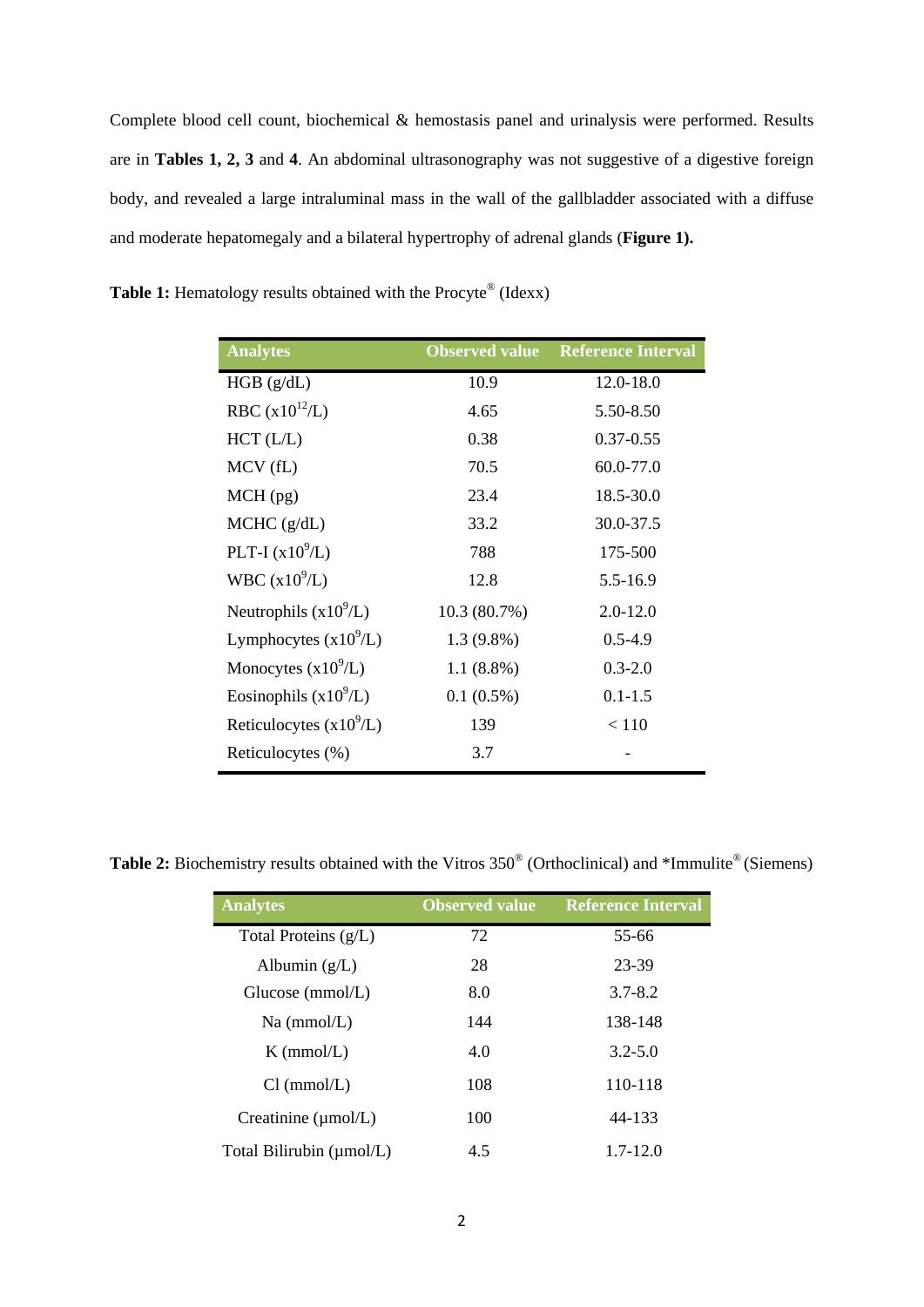| $GGT$ (U/L)                                                          | 106  | $5 - 25$ |
|----------------------------------------------------------------------|------|----------|
| PAL (U/L)                                                            | 475  | 20-155   |
| ALAT (U/L)                                                           | 383  | $3-50$   |
| *Cortisol $T_0$ (nmol/L)                                             | 58.5 |          |
| *Cortisol T <sub>0+1h</sub> (nmol/L)<br><b>ACTH</b> stimulation test | 877  | < 500    |

L.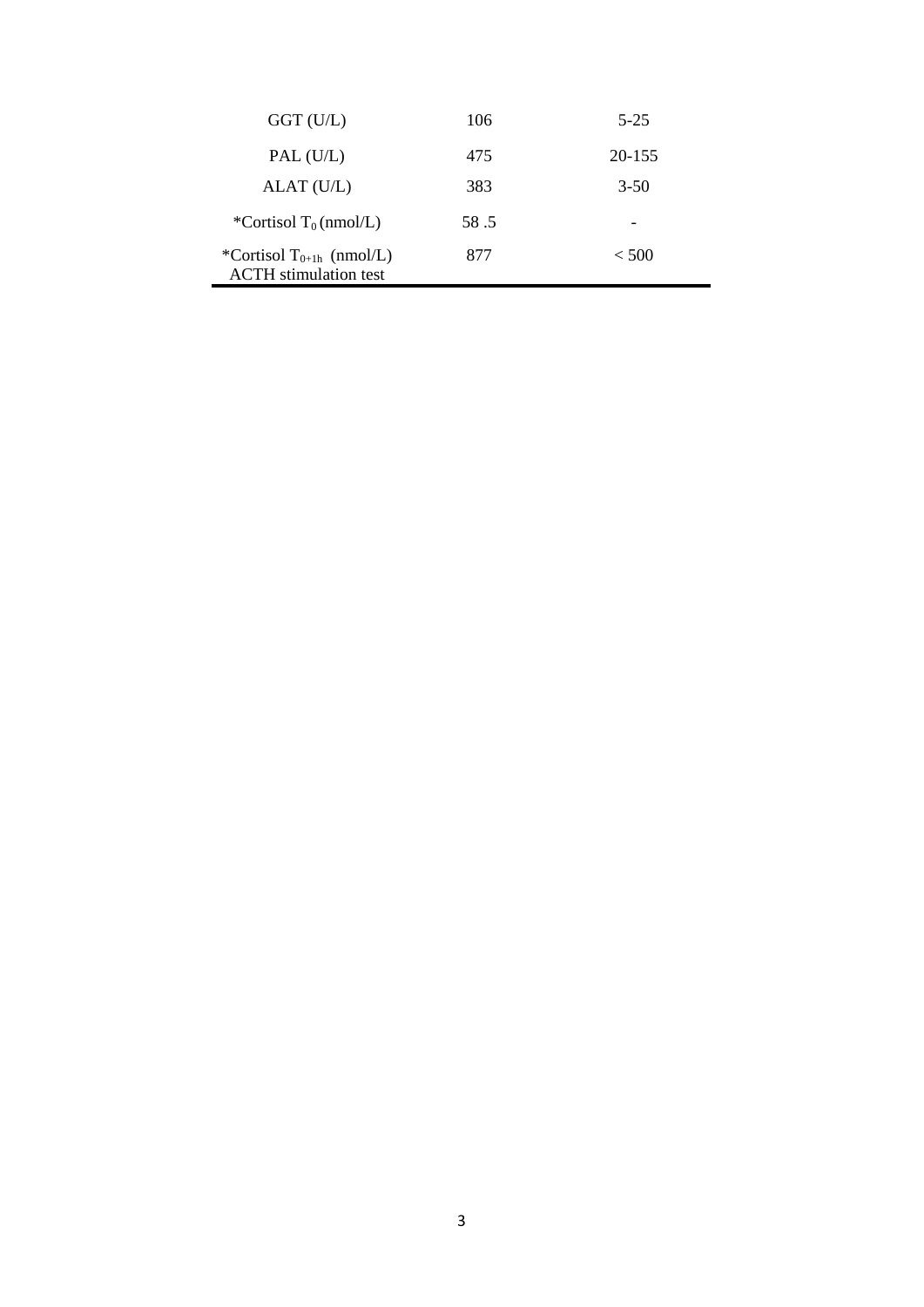## **Table 3:** Urinalysis results

| <b>Analytes</b> | <b>Observed value</b> | <b>Reference Interval</b> |
|-----------------|-----------------------|---------------------------|
| Source          | Cystocentesis         | -                         |
| Color           | Clear                 | Clear yellow              |
| <b>USG</b>      | 1.020                 | 1.015-1.045               |
| pH              | 6                     | $6 - 7.5$                 |
| Sediment        | $<$ 5 cells / 40 PF   | $<$ 5 cells / 40 PF       |
| <b>Dipstick</b> | Proteinuria +++       | -                         |

**Table 4:** Hemostasis results obtained with the SAC 2000 analyzer (Synbiotics)

| <b>Analytes</b> | <b>Observed value</b> | <b>Reference Interval</b> |
|-----------------|-----------------------|---------------------------|
| PT(s)           |                       | $12 - 17$                 |
| aPTT(s)         | 79.                   | 71-102                    |

**Figure 1**: Ultrasonography of the liver and the gallbladder. Presence of an infiltrative mass in the wall of the gallbladder (within the yellow circle line)